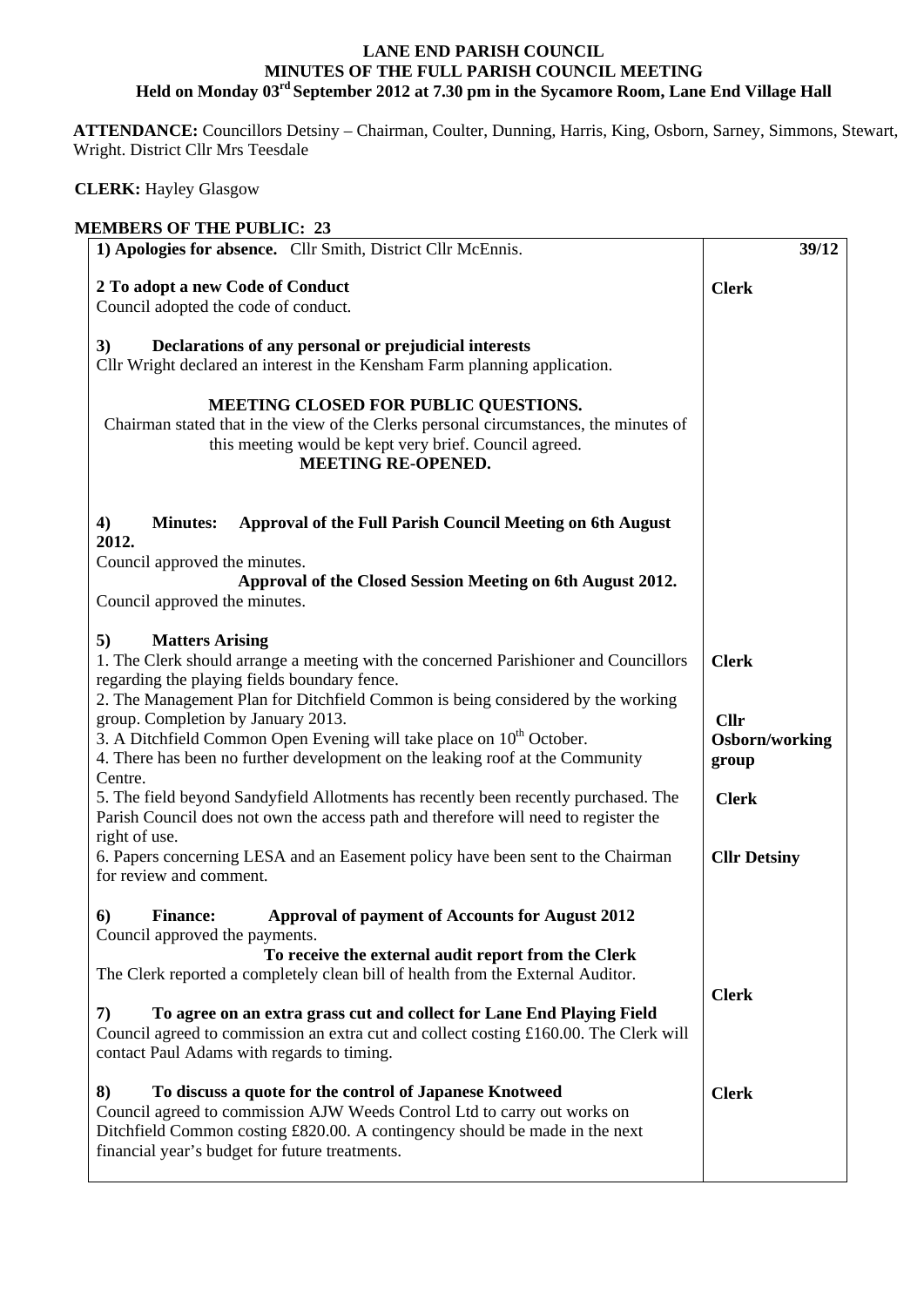| 9)<br>To discuss the bus service and community transport                                   | 40/12                  |
|--------------------------------------------------------------------------------------------|------------------------|
| Not all Cadmore End residents had received copies of the questionnaire. The Clerk will     | <b>Clerk</b>           |
| liaise with a Parishioner to ensure these are delivered.                                   |                        |
|                                                                                            |                        |
| <b>10)</b><br><b>Clerk's report</b>                                                        |                        |
| Council noted the report.                                                                  |                        |
| <b>11</b> )<br><b>Invitations to Meetings, Correspondence &amp; Reports received</b>       |                        |
| The Clerk should contact WDC with regards to the lack of grass cutting on the land         | <b>Clerk</b>           |
| opposite Handleton Common (Manchester Terrace) by the lower pond.                          |                        |
|                                                                                            |                        |
| <b>Matters raised by Councillors.</b><br><b>12</b> )                                       |                        |
| 1. Cllr Osborn will suggest to the Moorend Common Wardens that they should meet            | <b>Cllr Osborn</b>     |
| with the Grass Contractors.                                                                |                        |
| 2. Cllr Coulter reported that demolition started today on the Elga site. WDC are           |                        |
| minded to grant the planning application, however there is likely to be a stipulation that |                        |
| Footpath 25 should be leveled and resurfaced.                                              |                        |
| 3. Cllr Dunning reported that the pond nearest to the Grouse and Ale needs cleaning.       | <b>Clerk</b>           |
| The Clerk should contact the Lane End Conservation Group to ascertain if they can          | <b>Cllr</b>            |
| assist.                                                                                    | <b>Detsiny/Simmons</b> |
| 4. Cllr Simmons and Cllr Detsiny will meet regarding the grass cuttings on Ditchfield      | <b>Cllr Detsiny,</b>   |
| Common                                                                                     | Coulter,               |
| 5. Cllr Dunning volunteered to assist Councillors Detsiny and Coulter to prepare a draft   | <b>Dunning</b>         |
| budget for the next financial year.                                                        |                        |
| 6. Cllrs Detsiny and Coulter met with Parking Officers from WDC regarding parking          |                        |
| issues within Lane End. They will follow up this meeting with a list of detailed           | <b>Clerk</b>           |
| questions to WDC.                                                                          |                        |
| 7. The Parish Council would like to thank Sharon Henson for acting as Clerk for the        |                        |
| past three months. Flowers will be sent to Sharon as a gesture of thanks.                  |                        |
|                                                                                            |                        |
|                                                                                            |                        |
| 13)<br>Planning: To consider new applications and receive Wycombe District                 |                        |
| Council                                                                                    | <b>Clerk</b>           |
| <b>New Applications</b>                                                                    |                        |
| 12/06881/CTREE - Dream Cum Tru, Church Path, Lane End -Remove the six upward               |                        |
| stems in the top section which are about 2-3m tall to 1 x Norway Spruce $(T1)$             |                        |
| Refer to the tree specialist                                                               |                        |
| 12/06858/FUL -Land Rear Of Briar Cottage, Bolter End Lane, Bolter End -Erection of         |                        |
| single storey agricultural barn for storage                                                |                        |
| No objection                                                                               |                        |
| 12/06860/FUL - HTS Management Centre, Church Road, Lane End - Erection of                  |                        |
| single storey reception area                                                               |                        |
| The Parish Council would support this application 1                                        |                        |
| 12/06813/CTREE - 7 Lammas Way, Lane End - Various works to trees as described in           |                        |
| Nicholsons duty of care tree safety survey                                                 |                        |
| Refer the tree specialist                                                                  |                        |
| 12/06800/FUL - Kensham Farm, Watercroft Lane, Cadmore End -Construction of                 |                        |
| purpose built agricultural steel framed structure for use as a grain drying and storage    |                        |
| building                                                                                   |                        |
| No objection                                                                               |                        |
| 12/06770/FUL - 5 Beech Avenue, Lane End - Householder application for                      |                        |
| construction of single storey front extension with alterations to porch and construction   |                        |
| of rear conservatory                                                                       |                        |
| No objection                                                                               |                        |
| 12/06747/REN - Muzwell Farm, Moor Common, Lane End - Proposed extension of                 |                        |
| time limit to permission granted under reference 09/05712/FUL                              |                        |
| No objection                                                                               |                        |
| <b>Decisions</b><br>Case Ref: 12/06614/DMI Decision Details Not Required to be Submitted   |                        |